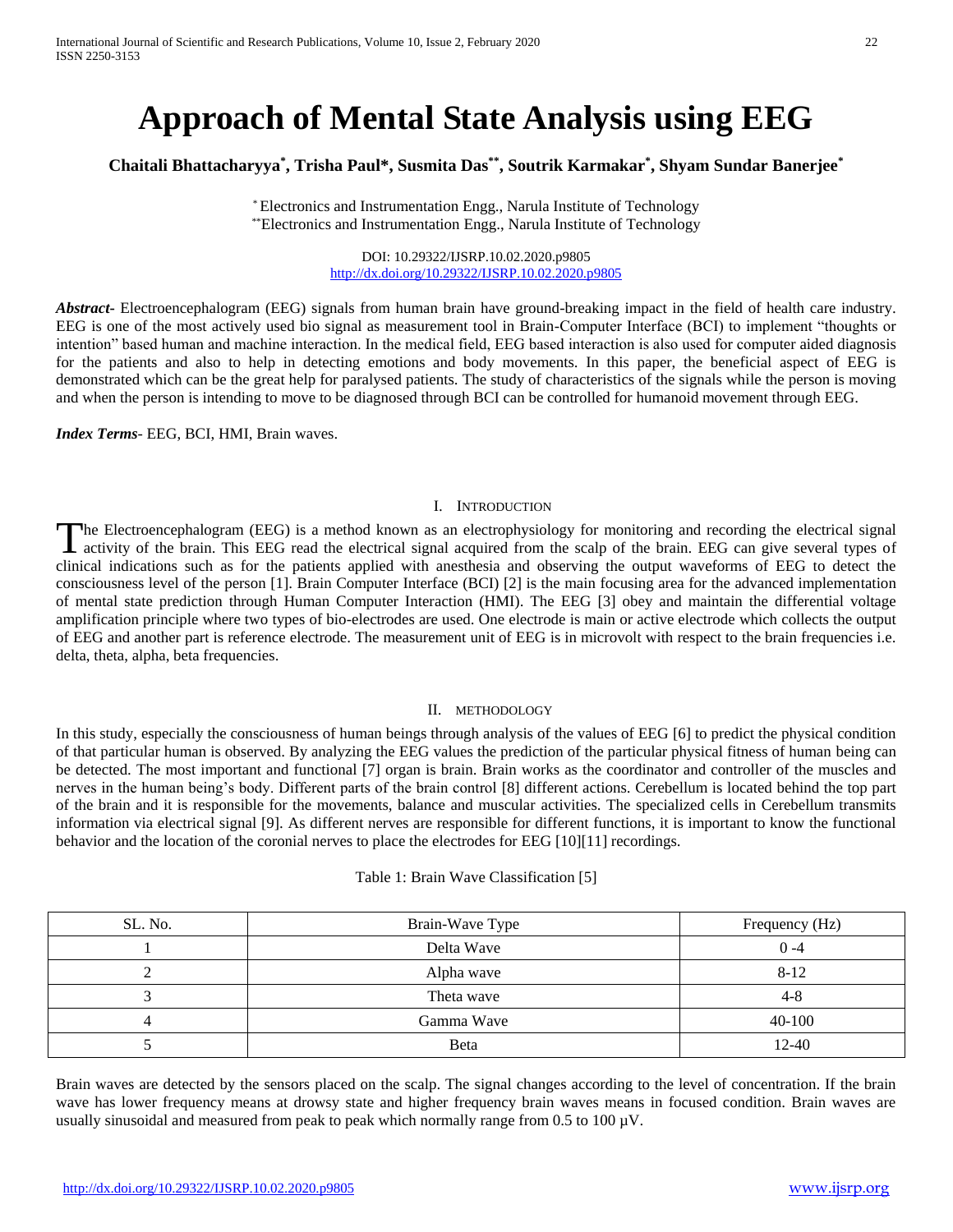## III. Results and Discussions

The output measurements are taken from esense meter present within the brain signal collecting device used in this work.

| Time                  | Esense                   | Esense           | Esense         | Esense         | low           | high          | high                   | low              | high             | low                    | Delta            | Theta                    |
|-----------------------|--------------------------|------------------|----------------|----------------|---------------|---------------|------------------------|------------------|------------------|------------------------|------------------|--------------------------|
| (mse<br>$\mathbf{c})$ | output<br>(mV)           | output<br>(mV)   | output<br>(mV) | output<br>(mV) | gamma<br>(Hz) | gamma<br>(Hz) | alpha<br>(Hz)          | alpha<br>(Hz)    | beta<br>(Hz)     | beta<br>(Hz)           | (Hz)             | (Hz)                     |
| 0.16                  | $\boldsymbol{0}$         | $\boldsymbol{0}$ | 90             | 84             | 1508          | 949           | 3203                   | 1551             | 8016             | 1014                   | 1337             | 3869                     |
| 7812                  |                          |                  |                |                |               |               |                        | $\overline{4}$   |                  | 6                      | 36               |                          |
| 0.18<br>0342          | $\overline{0}$           | $\boldsymbol{0}$ | 84             | 70             | 3783          | 2777          | 3485                   | 1076<br>8        | 5870             | 1814<br>8              | 5734<br>95       | 1838<br>8                |
| 0.19                  |                          |                  |                |                |               |               | 1527                   | 1407             | 1149             | 1312                   | 1179             | 1720                     |
| 3154                  | $\overline{0}$           | $\boldsymbol{0}$ | 96             | 56             | 9032          | 7513          | 9                      | 7                | 6                | 9                      | 111              | $\boldsymbol{0}$         |
| 0.20                  | $\boldsymbol{0}$         | $\boldsymbol{0}$ | 100            | 64             | 29317         | 7823          | 2535                   | 6155             | 2578             | 9200                   | 4361             | 3775                     |
| 5996                  |                          |                  |                |                |               |               | 1                      | 9                | 0                | 4                      | 23               | 86                       |
| 0.21                  | $\overline{0}$           | $\boldsymbol{0}$ | 100            | 75             | 4104          | 3243          | 3700                   | 9609             | 1069<br>4        | 1015<br>$\overline{2}$ | 1084<br>586      | 3672                     |
| 689<br>0.22           |                          |                  |                |                |               |               |                        |                  | 1285             | 1204                   | 7044             | 6<br>3223                |
| 9007                  | $\boldsymbol{0}$         | $\boldsymbol{0}$ | 100            | 66             | 10283         | 3179          | 8039                   | 5281             | 5                | 5                      | 7                | 9                        |
| 0.24                  |                          |                  |                |                |               |               | 1055                   | 2498             | 2550             | 2373                   | 1293             | 1662                     |
| 0852                  | $\boldsymbol{0}$         | $\boldsymbol{0}$ | 100            | 61             | 33718         | 3740          | 5                      | 6                | 8                | $\overline{2}$         | 020              | 94                       |
| 0.25                  | $\overline{0}$           | $\boldsymbol{0}$ | 90             | 37             | 1238          | 1470          | 124                    | 2192             | 3295             | 937                    | 2808             | 1410                     |
| 2404                  |                          |                  |                |                |               |               |                        |                  |                  |                        | 3                | $\overline{4}$           |
| 0.26<br>5383          | $\boldsymbol{0}$         | $\boldsymbol{0}$ | 100            | 40             | 28517         | 88436         | 8034<br>$\overline{4}$ | 3003<br>5        | 1922<br>5        | 2330<br>9              | 1436<br>290      | 1771<br>30               |
| 0.27                  |                          |                  |                |                |               |               |                        | 1061             |                  | 1180                   | 1148             | 2986                     |
| 6735                  | $\boldsymbol{0}$         | $\boldsymbol{0}$ | 91             | 54             | 4307          | 29775         | 4808                   | $\overline{7}$   | 3281             | 9                      | 25               | 7                        |
| 0.28                  | $\overline{0}$           | $\boldsymbol{0}$ | 69             | 61             | 11526         | 90991         | 2005                   | 3075             | 1700             | 2993                   | 7277             | 8438                     |
| 8082                  |                          |                  |                |                |               |               | $\boldsymbol{0}$       | 5                | $\boldsymbol{0}$ |                        | 6                | 3                        |
| 0.29                  | $\boldsymbol{0}$         | $\boldsymbol{0}$ | 69             | 75             | 16287         | 77329         | 3204                   | 8935             | 1873             | 2097                   | 1042             | 9500                     |
| 801<br>0.31           |                          |                  |                |                |               |               | 8<br>6387              |                  | 2<br>1129        | 5<br>1238              | 86<br>1365       | 3<br>5995                |
| 089                   | $\overline{0}$           | $\boldsymbol{0}$ | 64             | 83             | 15751         | 71115         | 9                      | 1378             | 3                | 8                      | 915              | 8                        |
| 0.32                  |                          |                  |                |                |               |               | 2159                   | 1478             | 2302             |                        | 8075             | 1796                     |
| 0636                  | $\boldsymbol{0}$         | $\boldsymbol{0}$ | 69             | 90             | 6730          | 4119          | $\boldsymbol{0}$       | $\boldsymbol{0}$ | $\mathbf{1}$     | 9032                   | 42               | 03                       |
| 0.33                  | $\overline{0}$           | $\boldsymbol{0}$ | 77             | 74             | 4956          | 4589          | 2531                   | 7055             | 2646             | 8370                   | 6483             | 4086                     |
| 0916                  |                          |                  |                |                |               |               | 8                      |                  | $\overline{4}$   |                        | $\boldsymbol{0}$ |                          |
| 0.34<br>2872          | $\overline{0}$           | $\boldsymbol{0}$ | 90             | 77             | 938           | 928           | 1049<br>7              | 1831<br>9        | 4187             | 2472                   | 1206<br>15       | 5752<br>$\boldsymbol{0}$ |
| 0.35                  |                          |                  |                |                |               |               | 2197                   | 1161             |                  |                        | 1864             | 3688                     |
| 5476                  | $\overline{0}$           | $\boldsymbol{0}$ | 70             | 84             | 1192          | 781           | $\overline{2}$         | 5                | 4556             | 6700                   | 09               | 1                        |
| 0.36                  | $\boldsymbol{0}$<br>7898 | $\boldsymbol{0}$ | 63<br>84       |                | 7839          | 3518          | 1218<br>$\overline{3}$ | 6902             | 6836             | 3023                   | 1025             | 5301                     |
|                       |                          |                  |                |                |               |               |                        |                  |                  | $\overline{3}$         | 026              | $5\overline{)}$          |
| 0.38                  | $\boldsymbol{0}$         | $\boldsymbol{0}$ | 57             | 91             | 6580          | 3994          | 438                    | 9709             | 1751             | 4573                   | 1874             | 1721                     |
| 0892                  |                          |                  |                |                |               |               |                        | 6                | $\overline{2}$   | $\mathbf{0}$           | 658              | 74                       |

# Table 2: Concentration Level Measurement Data [4]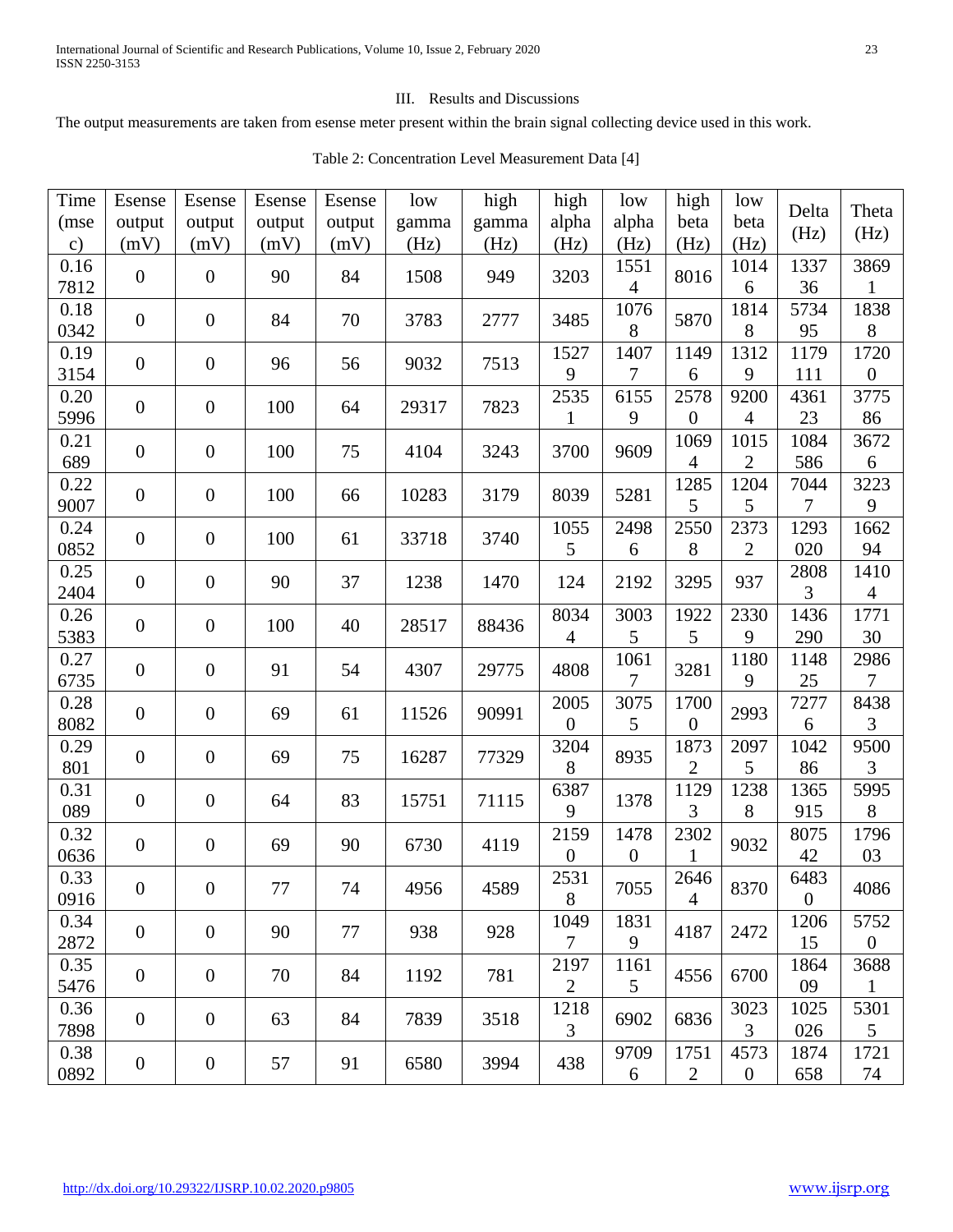

Fig. 1: Graphical output presentation of Concentration level data taken from human Brain

The mental state of the person has been observed from the values of low gamma, high gamma, high alpha, low alpha, high beta, low beta, delta and theta and the output graphs. The peak values of these graphs are greater than the standard values of each parameters. So, it can be predicted that the person's mental state is in concentrated mode.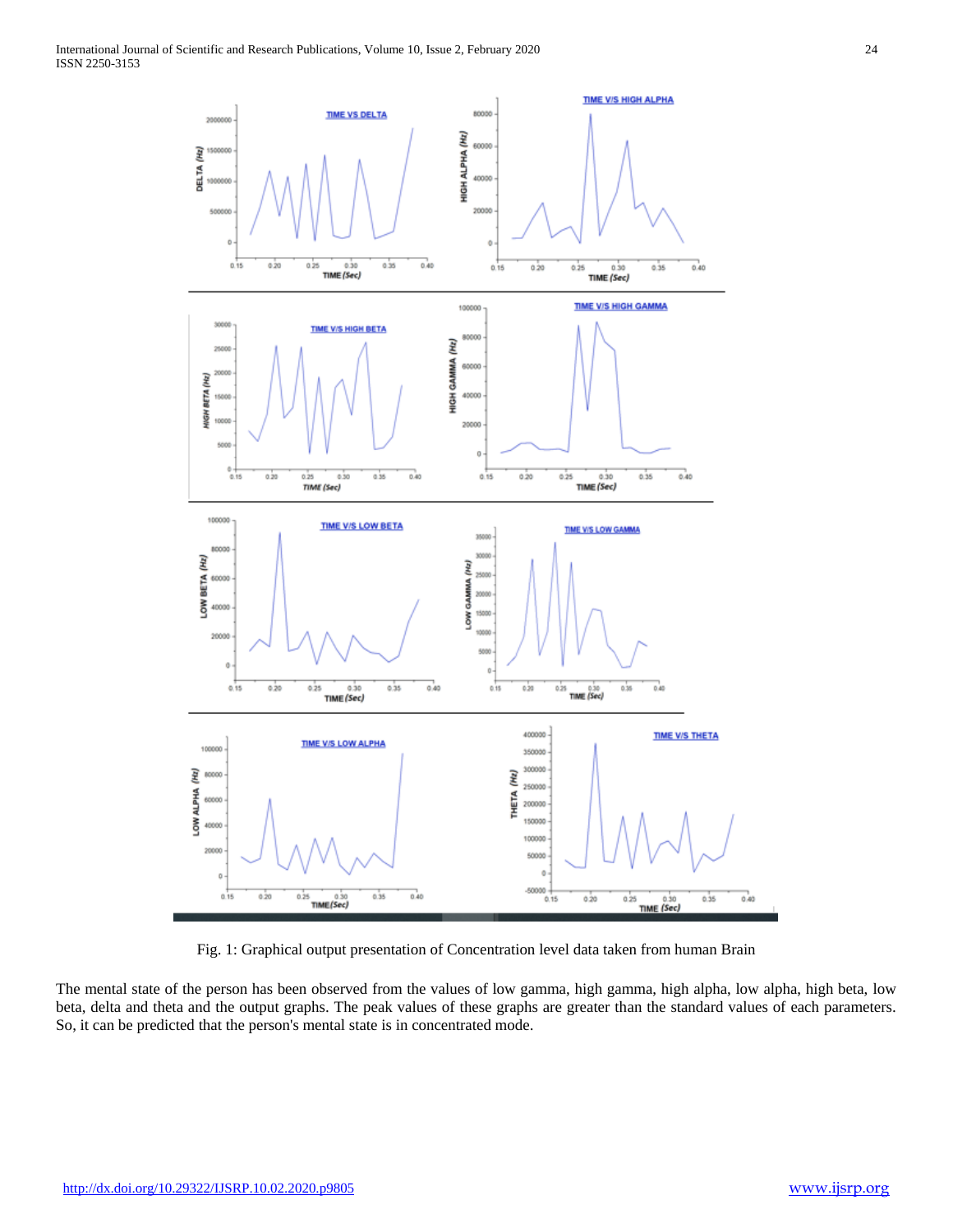| Time          | Esense           | Esense           | Esense | Esense | low   | high  | high             | low              | high             | low            |                |                  |
|---------------|------------------|------------------|--------|--------|-------|-------|------------------|------------------|------------------|----------------|----------------|------------------|
| (mse          | output           | output           | output | output | gamma | gamma | alpha            | alpha            | beta             | beta           | Delta          | Theta            |
| $\mathbf{c})$ | (mV)             | (mV)             | (mV)   | (mV)   | (Hz)  | (Hz)  | (Hz)             | (Hz)             | (Hz)             | (Hz)           | (Hz)           | (Hz)             |
| 0.16          |                  |                  |        |        |       |       |                  | 1551             |                  | 1014           | 1337           | 3869             |
| 7812          | $\boldsymbol{0}$ | $\boldsymbol{0}$ | 90     | 84     | 1508  | 949   | 3203             | $\overline{4}$   | 8016             | 6              | 36             |                  |
| 0.18          |                  |                  |        |        |       |       |                  | 1076             |                  | 1814           | 5734           | 1838             |
| 0342          | $\boldsymbol{0}$ | $\boldsymbol{0}$ | 84     | 70     | 3783  | 2777  | 3485             | $8\,$            | 5870             | 8              | 95             | $8\,$            |
| 0.19          |                  |                  |        |        |       |       | 1527             | 1407             | 1149             | 1312           | 1179           | 1720             |
| 3154          | $\boldsymbol{0}$ | $\boldsymbol{0}$ | 96     | 56     | 9032  | 7513  | 9                | 7                | 6                | 9              | 111            | $\boldsymbol{0}$ |
| 0.20          |                  |                  |        |        |       |       | 2535             | 6155             | 2578             | 9200           | 4361           | 3775             |
| 5996          | $\boldsymbol{0}$ | $\boldsymbol{0}$ | 100    | 64     | 29317 | 7823  | $\mathbf{1}$     | 9                | $\boldsymbol{0}$ | 4              | 23             | 86               |
| 0.21          |                  |                  |        |        |       |       |                  |                  | 1069             | 1015           | 1084           | 3672             |
| 689           | $\boldsymbol{0}$ | $\boldsymbol{0}$ | 100    | 75     | 4104  | 3243  | 3700             | 9609             | $\overline{4}$   | $\overline{2}$ | 586            | 6                |
| 0.22          |                  |                  |        |        |       |       |                  |                  | 1285             | 1204           | 7044           | 3223             |
| 9007          | $\boldsymbol{0}$ | $\boldsymbol{0}$ | 100    | 66     | 10283 | 3179  | 8039             | 5281             | 5                | 5              | $\overline{7}$ | 9                |
| 0.24          |                  |                  |        |        |       |       | 1055             | 2498             | 2550             | 2373           | 1293           | 1662             |
| 0852          | $\boldsymbol{0}$ | $\boldsymbol{0}$ | 100    | 61     | 33718 | 3740  | 5                | 6                | $8\,$            | $\overline{2}$ | 020            | 94               |
| 0.25          |                  |                  |        |        |       |       |                  |                  |                  |                | 2808           | 1410             |
| 2404          | $\boldsymbol{0}$ | $\boldsymbol{0}$ | 90     | 37     | 1238  | 1470  | 124              | 2192             | 3295             | 937            | 3              | $\overline{4}$   |
| 0.26          |                  |                  |        |        |       |       | 8034             | 3003             | 1922             | 2330           | 1436           | 1771             |
| 5383          | $\boldsymbol{0}$ | $\boldsymbol{0}$ | 100    | 40     | 28517 | 88436 | $\overline{4}$   | 5                | 5                | 9              | 290            | 30               |
| 0.27          |                  |                  |        |        |       |       |                  | 1061             |                  | 1180           | 1148           | 2986             |
| 6735          | $\boldsymbol{0}$ | $\boldsymbol{0}$ | 91     | 54     | 4307  | 29775 | 4808             | 7                | 3281             | 9              | 25             | $\overline{7}$   |
| 0.28          |                  |                  |        |        |       |       | 2005             | 3075             | 1700             |                | 7277           | 8438             |
| 8082          | $\boldsymbol{0}$ | $\boldsymbol{0}$ | 69     | 61     | 11526 | 90991 | $\boldsymbol{0}$ | 5                | $\boldsymbol{0}$ | 2993           | 6              | 3                |
| 0.29          |                  |                  |        |        |       |       | 3204             |                  | 1873             | 2097           | 1042           | 9500             |
| 801           | $\boldsymbol{0}$ | $\boldsymbol{0}$ | 69     | 75     | 16287 | 77329 | 8                | 8935             | $\overline{2}$   | 5              | 86             | 3                |
| 0.31          |                  |                  |        |        |       |       | 6387             |                  | 1129             | 1238           | 1365           | 5995             |
| 089           | $\boldsymbol{0}$ | $\boldsymbol{0}$ | 64     | 83     | 15751 | 71115 | 9                | 1378             | 3                | 8              | 915            | $8\,$            |
| 0.32          |                  |                  |        |        |       |       | 2159             | 1478             | 2302             |                | 8075           | 1796             |
| 0636          | $\boldsymbol{0}$ | $\boldsymbol{0}$ | 69     | 90     | 6730  | 4119  | $\boldsymbol{0}$ | $\boldsymbol{0}$ | $\mathbf{1}$     | 9032           | 42             | 03               |
| 0.33          |                  |                  |        |        |       |       | 2531             |                  | 2646             |                | 6483           |                  |
| 0916          | $\overline{0}$   | $\boldsymbol{0}$ | 77     | 74     | 4956  | 4589  | 8                | 7055             | $\overline{4}$   | 8370           | $\overline{0}$ | 4086             |
| 0.34          |                  |                  |        |        |       |       | 1049             | 1831             |                  |                | 1206           | 5752             |
| 2872          | $\boldsymbol{0}$ | $\boldsymbol{0}$ | 90     | 77     | 938   | 928   | $\overline{7}$   | 9                | 4187             | 2472           | 15             | $\overline{0}$   |
| 0.35          |                  |                  |        |        |       |       | 2197             | 1161             |                  |                | 1864           | 3688             |
| 5476          | $\overline{0}$   | $\boldsymbol{0}$ | 70     | 84     | 1192  | 781   | 2                | $\mathfrak{S}$   | 4556             | 6700           | 09             | $\mathbf{1}$     |
| 0.36          |                  |                  |        |        |       |       | 1218             |                  |                  | 3023           | 1025           | 5301             |
| 7898          | $\overline{0}$   | $\boldsymbol{0}$ | 63     | 84     | 7839  | 3518  | 3                | 6902             | 6836             | $\overline{3}$ | 026            | $\mathfrak{S}$   |
| 0.38          |                  |                  |        |        |       |       |                  | 9709             | 1751             | 4573           | 1874           | 1721             |
| 0892          | $\boldsymbol{0}$ | $\boldsymbol{0}$ | 57     | 91     | 6580  | 3994  | 438              | 6                | $\overline{2}$   | $\overline{0}$ | 658            | 74               |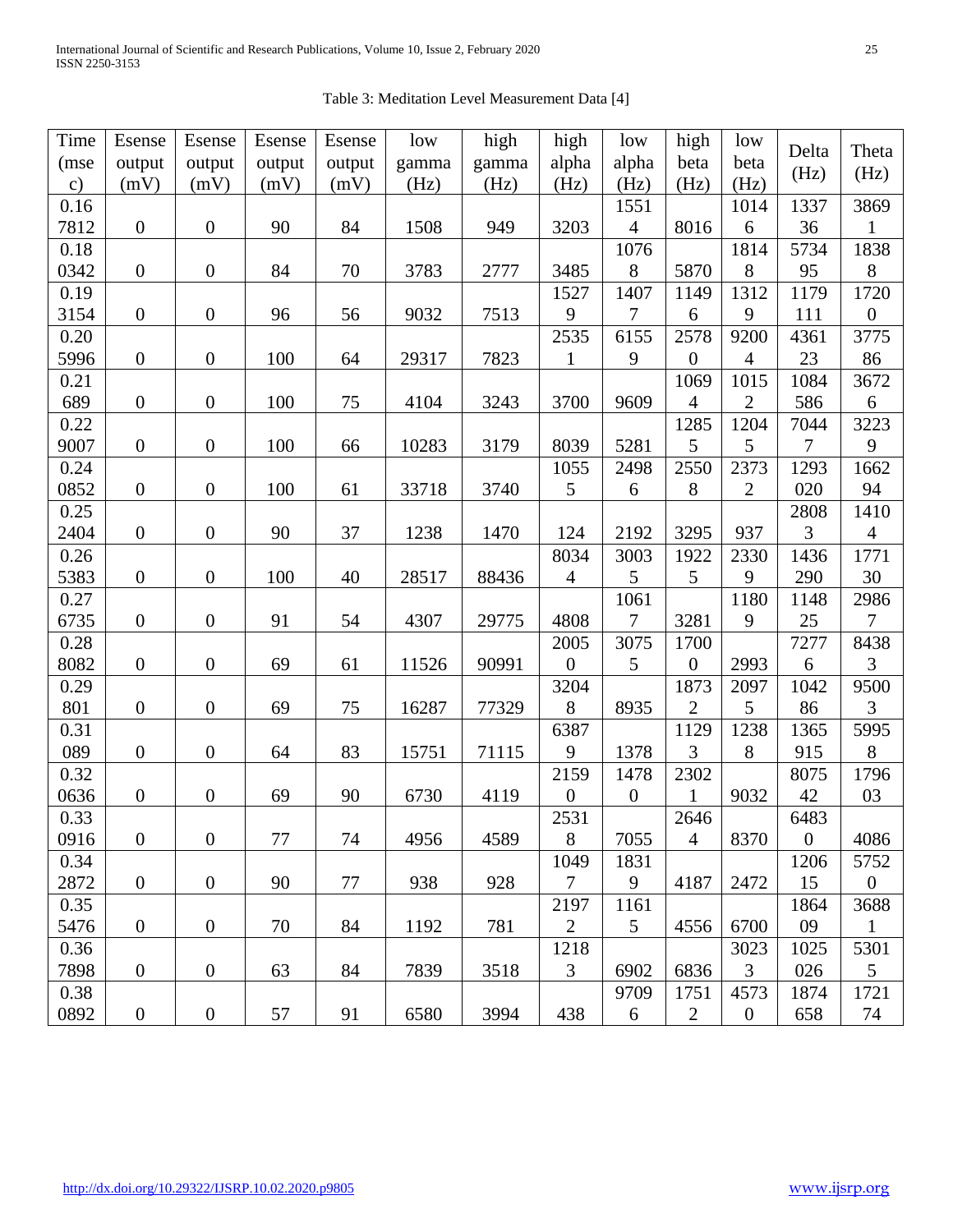

Fig. 2: Graphical output presentation of Meditation level data taken from human Brain

The mental state of the person has been observed from the values of low gamma, high gamma, high alpha, low alpha, high beta, low beta, delta and theta and the output graphs. The peak values of these graphs are greater than the standard values of each parameters. So, It can be predicted that the person's mental state is in meditated mode.

## IV. CONCLUSION

The collection of data from EEG can be used for research and development of various disease detection and the treatment based on the analyzed data can be started. By using EEG method, prediction of person's imagination can be done. For the better and accurate result the EEG is not only used in medical field but also used in crime detection sector and bio robotics and so on. The recognition of consciousness levels have been performed through the present concept.